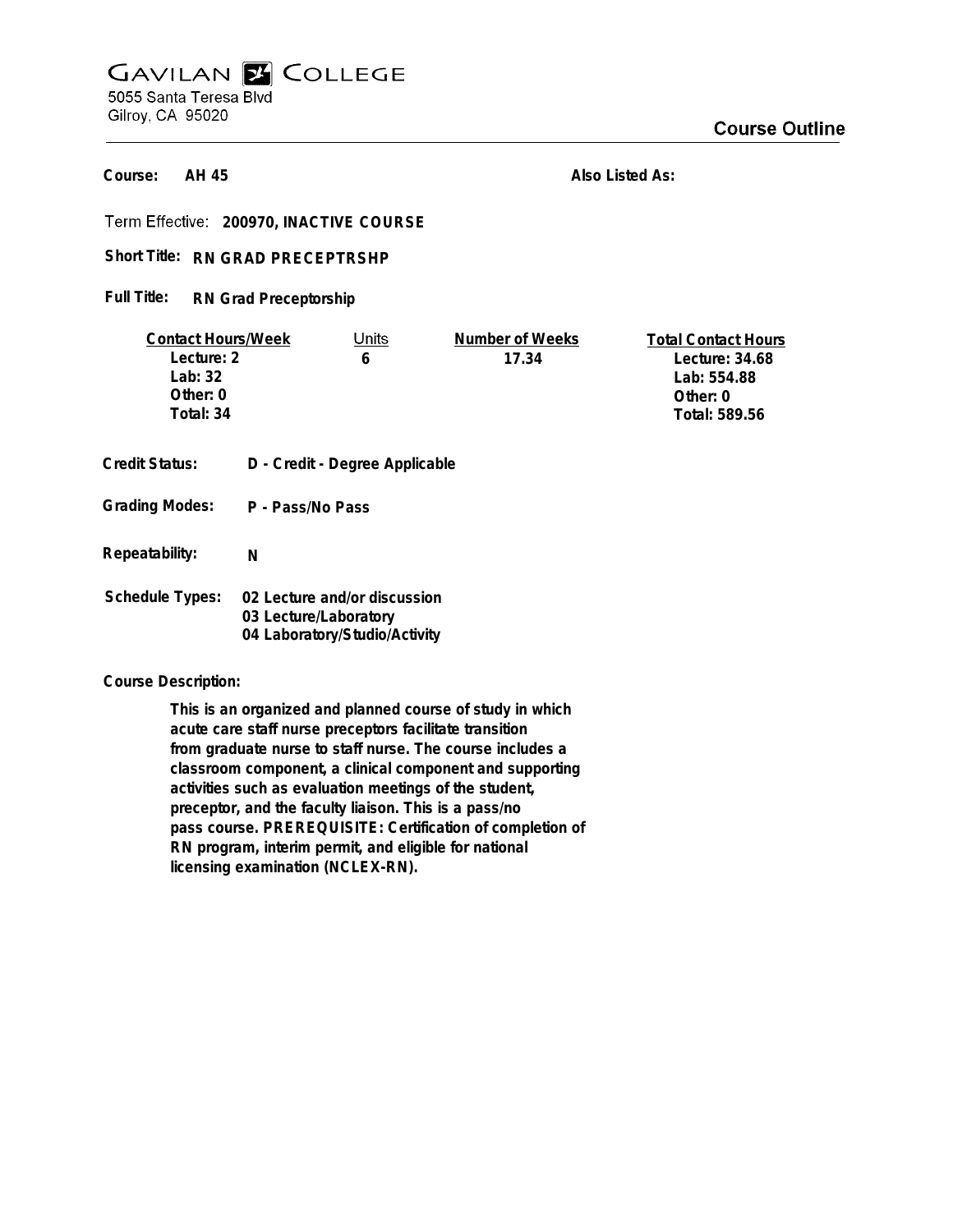**ARTICULATION and CERTIFICATE INFORMATION Associate Degree: CSU GE: IGETC: CSU TRANSFER: Transferable CSU, effective 199830 UC TRANSFER: Not Transferable**

**PREREQUISITES:**

**COREQUISITES:**

**STUDENT LEARNING OUTCOMES:**

**Student will function in the clinical area with increasing independence and demonstrate problem-solving in the clinical area using critical thinking in decision-making.**

**TOPICS AND SCOPE:**

**Inactive Date: 05/11/2009**

**Inactive Term: Fall 2009**

**1 2 L Introduction to the New Grad Preceptorship. 1. Describe the role of the new graduate, the**

**preceptor, and the faculty liaison in the New**

**Graduate Preceptor Course.**

**2. Describe the purpose, benefits, and risks of the New Graduate Preceptorship Course.**

**3. Describe the course behavioral expectations for a graduate preceptee.**

**4. Develop long- and short-term behavioral outcomes for each preceptee in the course.**

**5. Identify and discuss legal/ethical considerations**

**for the graduate preceptee during the course.**

**32 C Orientation to the clinical facility. 1. Contact the preceptor and arrange a work schedule**

**within the preceptor's.**

**2. Provide faculty liaison with copy of work schedule and contact phone numbers for graduate and preceptor.**

**3. Develop weekly goals and objectives with the preceptor.**

**4. Orient to the facility.**

**5. Organize, provide, and manage patient care for up to 4 patients for the entire shift.**

**6. At the end of week 1, obtain verbal and written feedback regarding your performance from your preceptor.**

**7. Actively participate in the evaluation process.**

**2 2 L Discussion and resolution of problems in the clinical settings, medical-surgical review,**

**the cardiovascular and respiratory systems. 1. Discuss experiences/areas of concern for the first clinical week of the course.**

**2. Develop behavioral outcomes/objectives for the second week of clinical.**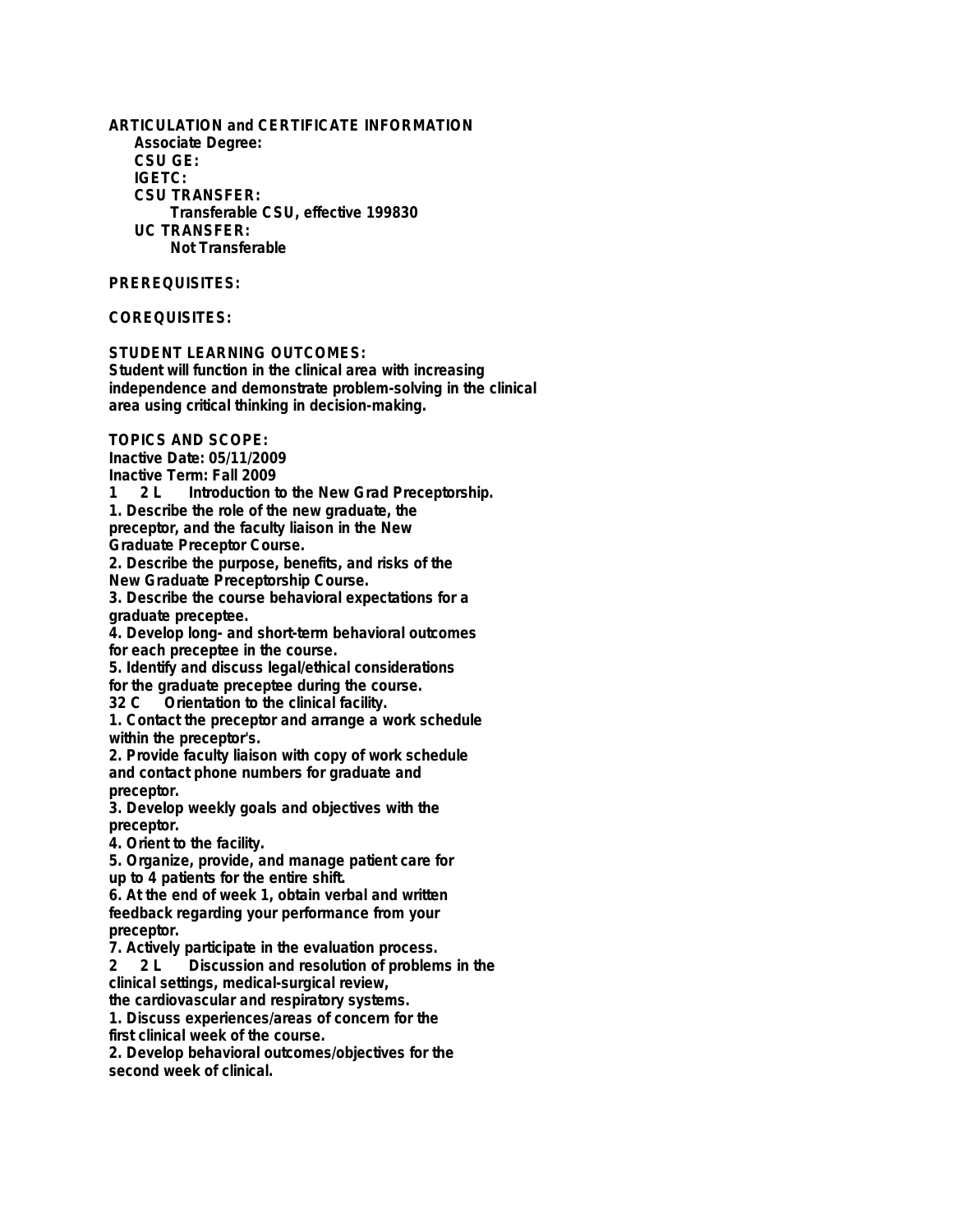**3. Describe specific priority areas of nursing assessment for the patient with problems of the cardiovascular and respiratory systems.**

**4. Describe chief nursing interventions and evaluation techniques for the patient with problems of the cardiovascular and respiratory** systems.<br>32 C C

**32 C Continue clinical experience**

**1. Review weekly goals and objectives with your preceptor.**

**2. Organize, provide and manage care for up to 4 patients with increasing autonomy.**

**3. At the end of the week, obtain verbal and written feedback regarding your performance from your preceptor.**

**4. Actively participate in the evaluation process.**

**3 2 L Discussion and resolution of problems in the clinical setting. Medical-surgical review of the gastrointestinal, hepatic, and pancreatic systems. 1. Discuss experiences/areas of concern for the**

**second week of clinical.**

**2. Develop behavioral objectives for the third week of clinical.**

**3. Describe specific priority areas of nursing assessment for the patient with problems of the gastrointestinal, hepatic, pancreatic systems.**

**4. Describe chief nursing interventions and evaluation techniques for the patient with problems of the GI, hepatic, and pancreatic** systems.<br>32 C C

**32 C Continue clinical experience**

**1. Review weekly goals with your preceptor.**

**2. Organize, provide and manage care for up to 5 patients in the clinical setting.**

**3. At the end of the week, obtain verbal and written feedback regarding your performance from your preceptor.**

**4. Actively participate in the evaluation process.**

**4 2 L Discussion and resolution of problems in the cliical setting. Medical-surgical review of the**

**musculoskeletal system.**

**1. Discuss experiences/areas of concern for the third week of clinical.**

**2. Develop behavioral objectives for the fourth week of clinical.**

**3. Describe specific priority areas of nursing assessment for the patient with problems of the musculoskeletal system.**

**4. Describe chief nursing intervention and evaluation techniques for the patient with problems of the musculoskeletal system.**

**32 C Continue clinical experience.**

**1. Review weekly goals with your preceptor.**

**2. Organize, provide, and manage care for up to 5 patients in the clinical setting with increasing**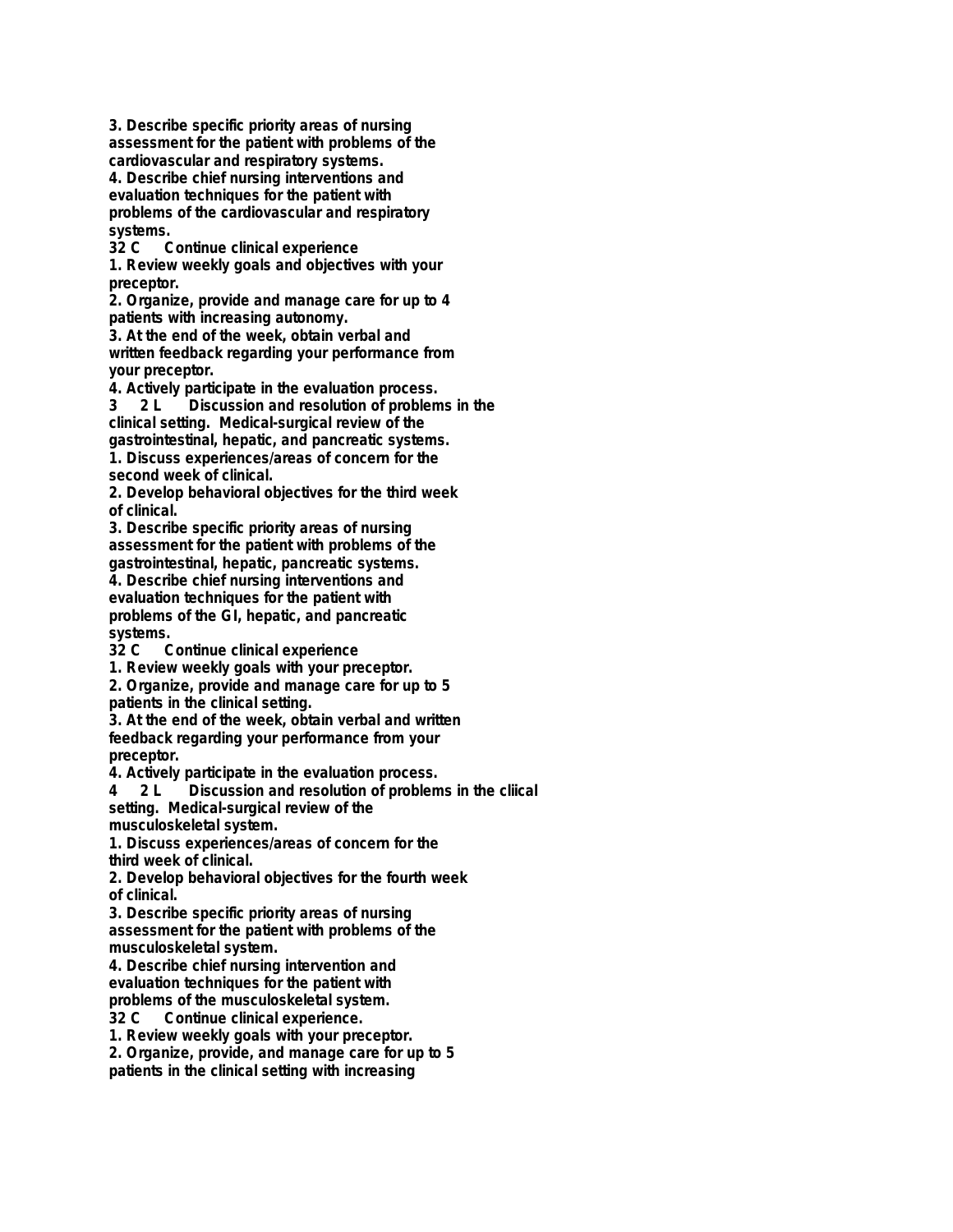**atonomy.**

**3. At the end of the week, obtain verbal and written feedback regarding your performance from your preceptor.**

**4. Actively participate in the evaluation process.**

**5 2 L Discussion and resolution of problems in the clinical setting. Medical-surgical review of the neurological system.**

**1. Discuss experiences/areas of concern for the fourth week of clinical.**

**2. Develop behavioral objectives for the fifth week of clinical.**

**3. Describe specific priority areas of nursing assessment for the patient with problems of the neurological system.**

**4. Describe chief nursing interventions and evaluation techniques for the patient with problems of the neurological system.**

**32 C Continue clinical experience.**

**1. Review weekly goals with your preceptor.**

**2. Organize, provide, and manage care for up to 6 patients in the clinical setting.**

**3. At the end of the week, obtain verbal and written feedback regarding your performance from your preceptor.**

**4. Actively participate in the evaluation process. 6 2 L Discussion and resolution of problems in the clinical setting. Medical-surgical review of pharmacology.**

**1. Discuss experiences/areas of concern for the fifth week of clinical.**

**2. Develop behaioral objectives for the sixth week of clinical.**

**3. Describe classifications, actions, adverse reactions, and side effects of common medications used for cardiovascular, respiratory,**

**gastrointestinal and neurologic disorders.**

**4. List 10 strategies the nurse may use to prevent medication errors.**

**32 C Continue clinical experience.**

**1. Review weekly goals with your preceptor.**

**2. Organize, provide, and manage care for up to 6 patients in the cliical setting with increasing autonomy.**

**3. At the end of the week, obtain verbal and written feedback regarding your performance from your preceptor.**

**4. Actively participate in the evaluation process.**

**7 2 L Disussion and resolution of problems in the clinical setting. Medical-surgical review of the mental health patient.**

**1. Discuss experiences/areas of concern for the 6th week of clinical.**

**2. Develop behavioral objectives for the seventh week of clinical.**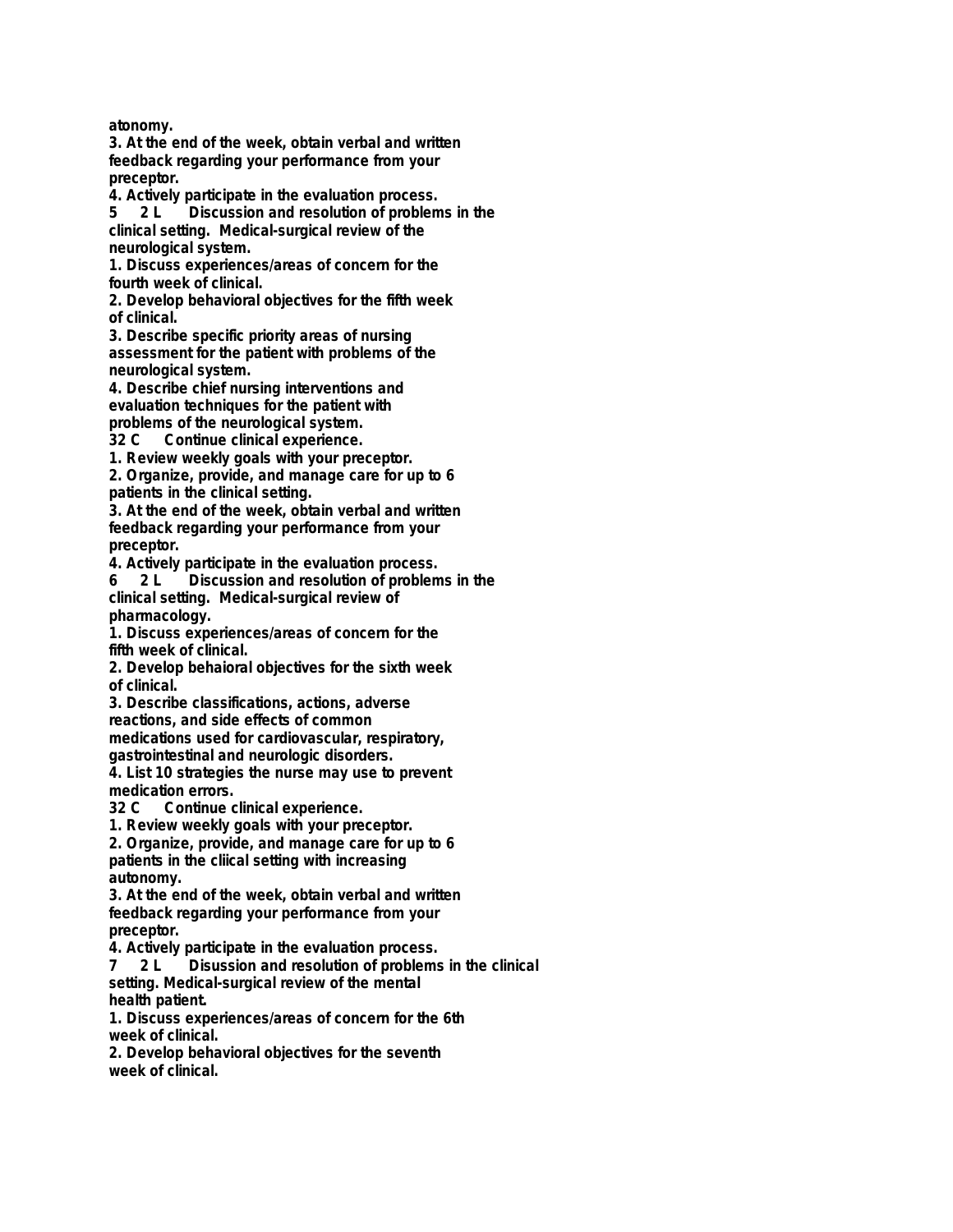**3. Describe specific priority areas of nursing assessment for the patient with mental health disorders.**

**4. Describe chief nursing interventions and evaluation techniques for the patient with mental health disorders.**

**32 C Continue Clinical Experience.**

**1. Review weekly goals with your preceptor.**

**2. Organize, provide, and manage care for up to 8 patients in the clinical setting.**

**3. At the end of the week, obtain verbal and written feedback regarding your performance from your preceptor.**

**4. Actively participate in the evaluation process.**

**8 2 L Discussion and resolution of problems in the clinical setting. Evaluation of the program, preceptor, and self.**

**1. Discuss experiences/concerns for the seventh week of clinical.**

**2. Complete the skills checklist.**

**3. Participate in self-evaluation using the evaluation tool provided.**

**4. Evaluate your preceptor using the tool provided.**

**5. Evaluate and provide suggestions for improvement for the course.**

**32 C Continue clinical experience. Obtain final evaluation from your preceptor.**

**1. Review weekly goals and objectives with your preceptor.**

**2. Organize, provide and manage care for up to 8 patients with minimal assistance from your preceptor.**

**3. Meet with your preceptor to review skills list and receive final evaluation from preceptor.**

**METHODS OF INSTRUCTION: Lecture, demonstration, return demonstration**

## **REPRESENTATIVE TEXTBOOKS:**

**SUPPLEMENTAL DATA: Basic Skills: N Classification: I Noncredit Category: Y Cooperative Education: Program Status: 1 Program Applicable Special Class Status: N CAN: CAN Sequence: CSU Crosswalk Course Department: AH CSU Crosswalk Course Number: 45 Prior to College Level: Y Non Credit Enhanced Funding: N Funding Agency Code: Y In-Service: N**